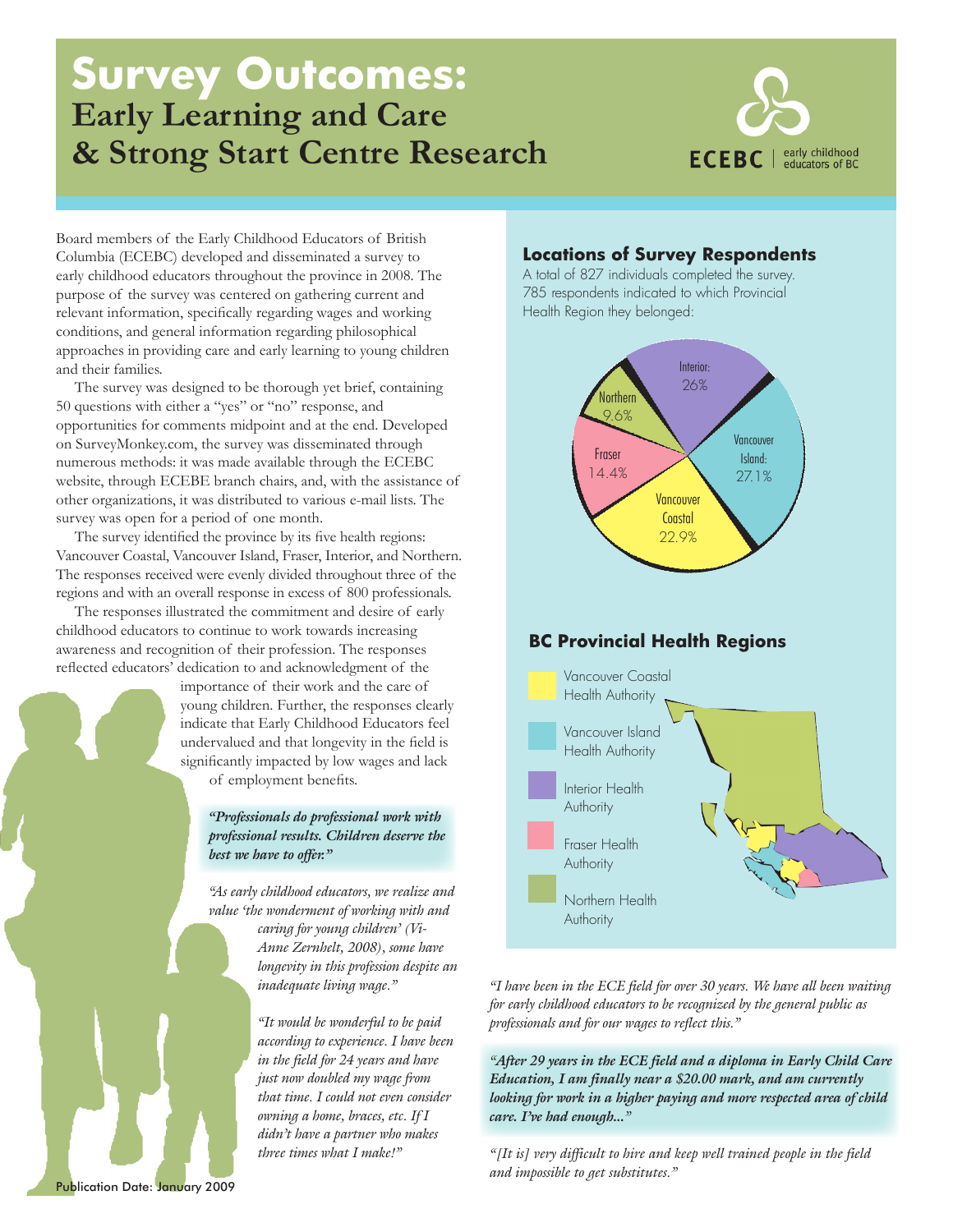## **SURVEY RESPONDENTS**

The following questions were designed to assist in building a profile of the survey respondents. The vast majority are licensed practitioners. Most have 10 or more years of experience and are employed at licensed, group child care facilities. Very few are owner/operators, and just over half of the respondents hold a contract with their employer.

### **How long have you worked in the field?**



### **Do you hold a license to practice in British Columbia?**

Yes 88.1% No 11.9%

#### **Are you employed by a group child care facility?**

Yes 63.4% No 36.6%

**Are you employed by a licensed preschool?** Yes 35.4% No 64.6%

**Are you employed by a Strong Start facility?** Yes 4.1% No 95.9%

**Are you the owner/operator of a group child care facility?** Yes 13.6%

No 86.4%

**Are you the owner/operator of a licensed preschool?** Yes 8.3%

No 91.7%

**Are you a different early learning program?** Yes 25.2% No 74.8%

### **Do you have a contract?**

Yes: 52.9% No: 47.1%

## **A LIVING WAGE**

The Early Childhood Educators of British Columbia recognizes the recent implementation of a new provincial program and wages that accompany this program. We acknowledge the provincial recognition through the wages and wish to parallel these "living wages" to all early childhood educators of British Columbia.

Repeated research shows a correlation between a living wage for early childhood educators and the quality of service provided to children and their families. Bringing qualified early childhood educators to the field and retaining them over the long term is important because the longevity of well-qualified staff supports positive outcomes for young children. Additionally, the availability of consistent, quality child care for all Canadians parents is a stabilizing factor for the Canadian economy as a whole.

The graph (below) illustrates the wage ranges earned by survey respondents. Nearly half of the respondents (48.9%) make \$15 or less per hour. A 2008 study completed for the Economic Security Project states that in the metro Vancouver area, a living wage is calculated to be \$16.74 per hour (*Working for a Living Wage*, 2008, p. 3, available on the BC Centre for Policy Alternatives website: www.policyalternatives.ca).

"J*ust wanted to let you know how important this initiative means to me. After 20 years working in ECE I have come to the realization that I am no longer able to stay in this field. I have had to admit that this field that I love will no longer be able to financially support me. I have been happy to live at the poverty level because I have had a job that I love. But now I need to start looking after myself and so I will start nursing. It is not a choice I have made easily but one I have to do. So thank you so much for doing this. It is by far the most important issue facing ECE today."*

*"While my wages are liveable and I work in a very supportive environment (Board, manager), I do know that many others in my field do not."*

Less than \$10 \$10-\$12 \$13-\$15 \$16-\$18 \$19-\$21 \$22-\$25 \$25-\$30 More than \$30 0% 5% 10% 15% 20% 25% 30% 35% Percentage of Survey Responses 5.2% 8.0% 28.4% 14.1% 5.4% 1.9% 1.4% 35.7%

### **HOURLY WAGES EARNED**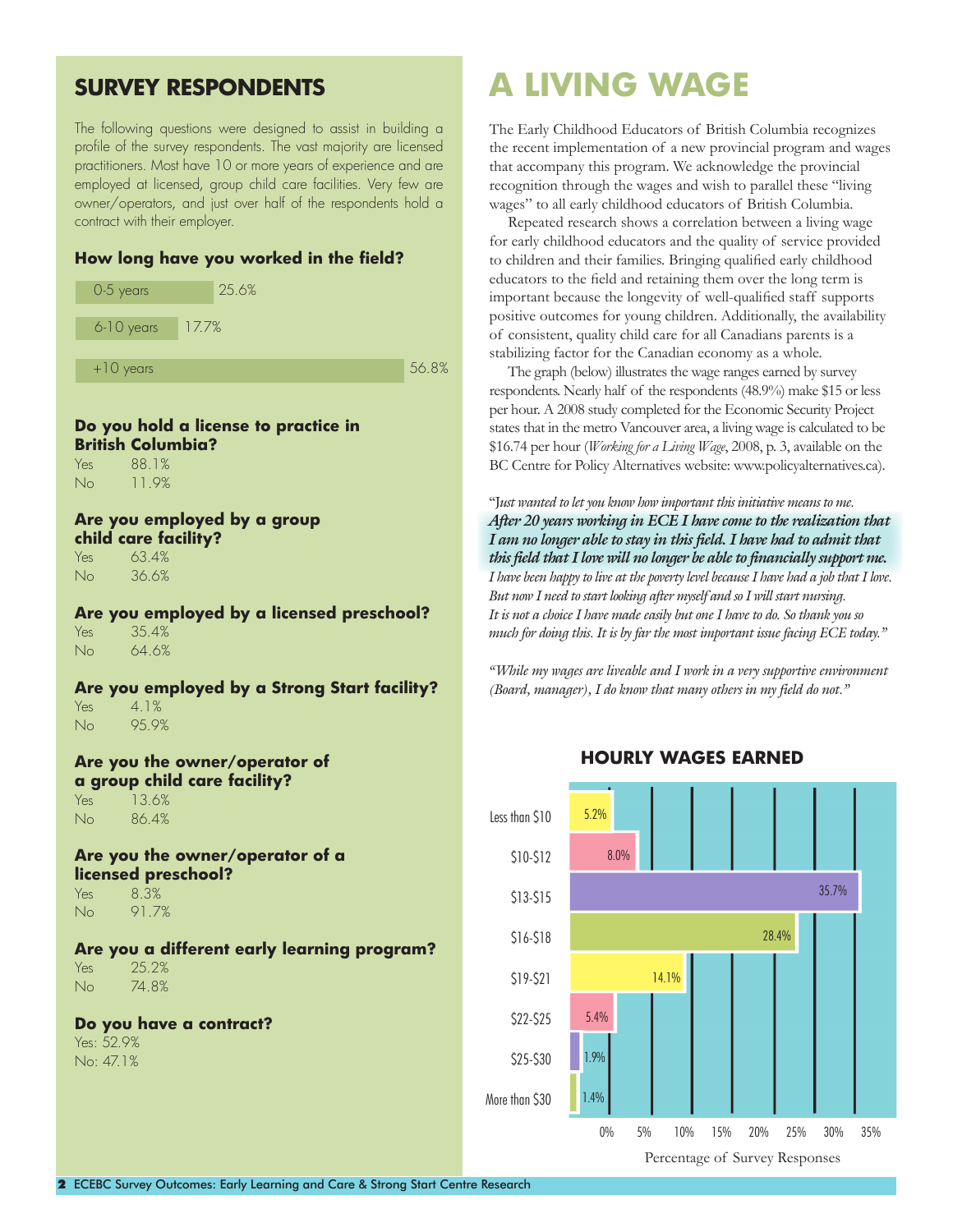*"My first year teaching [as an ECE], I only made \$15 an hour and worked 2½ days a week. It was impossible to cover my cost of living... Luckily I have a roommate and worked two other jobs to pick up more income. I love [the program] because I am supported by the parents, they put in all the extra work that is not covered in other Preschool Programs. I spent five years working in [another program ], I struggled greatly. I put in a lot of my own (unpaid) time and will never do it again. I feel the government needs to take a closer look at the state of child care in BC. Passionate people working in the ECE are struggling to hold together quality programs, but for how much longer?"*

*"Thank you for allowing us to participate in an important survey. We as ECEs are in a crucial time in our field of work. The government is not taking us seriously and it really breaks my heart to see so many programs being planned for the school systems and the ECE teachers are being paid \$20 an hour but will not recognize us within our own childcare programs!"*

*" I, along with several other ECE peers, am leaving the field permanently because of the lack of benefits, low wage, and disrespect*. *When parents realize there is no one to take care of their children and the economy crumbles because people have to stop working, it will be too late. No one will work in this field because even waiters make more money."*

*"I am a single parent and had to take out a student loan to complete my training so I now have a \$15,000 debt to pay back and try to raise my two children. I feel like a volunteer. The board of directors expects us to volunteer time and shovel sidewalks on our own time! Do teachers shovel the school sidewalk?"*

*"I find that many of my fellow ECEs often leave their loved jobs of educating children solely because of financial reasons. They would stay in their preferred profession (ECE) if they were paid what they deserve to be paid! Cost of living is quite high and the pay scale for ECE teachers does not reflect the hard work and effort that they put into the children and families. The years 0-6 are the most formative years of a child's life and who better to help a family raise a child than an ECE who has studied and has great knowledge of child development?!"*

# **ABSENCE OF BENEFITS**

In addition to a living wage being identified as a current deterrent to longevity in the field, the absence of benefits was identified by more than 50% of the respondents (see graphs, below).

"Wages and working conditions are identified as an enabling condition which influences training strategies and the direction and length of the training." (People, Programs and Practices, 2008, p 15).

We are aware of the crippling factors which impede potential commitment to a chosen profession. "ECEs are moving in droves to the education system, in part for better wages, shorter hours and school vacations." (People, Programs and Practices, 2008, p 24).

*"Although we receive benefits, dental and life insurance, we pay more than 50% into it ourselves. As a manager of a program I work part-time and only receive \$17.12 an hour; it is an incredibly low income to support a family on. Not to mention I am still paying off the student loans I had to take out in order to go to school and receive my ECE. It's unfortunate that we are unable to be compensated appropriately when we play such an important role in the future of these children."*

*"I view it as extremely important to raise wages and provide good extended health packages to attract and retain skilful professionals to the child care field. I know quite a few young people, who disregard child care as a career because wages are too low, the work is too hard (too many hours, not enough staff, etc.) and there is virtually no chance of advancement. It is viewed as being for people who don't have the abilities to do anything else!"*

*"As an owner operator, I have made it policy to treat and pay staff the highest wage possible and to give as many affordable benefits as possible. Often this means that staff is paid at an equal or higher hourly wage than myself. Why?...because finding quality staff has become harder and harder over the years and retention of staff has become even more important. The years of people choosing ECE because of commitment to children without a liveable wage are over. Something has change quickly or QUALITY will disappear."*



## **EMPLOYMENT BENEFITS**